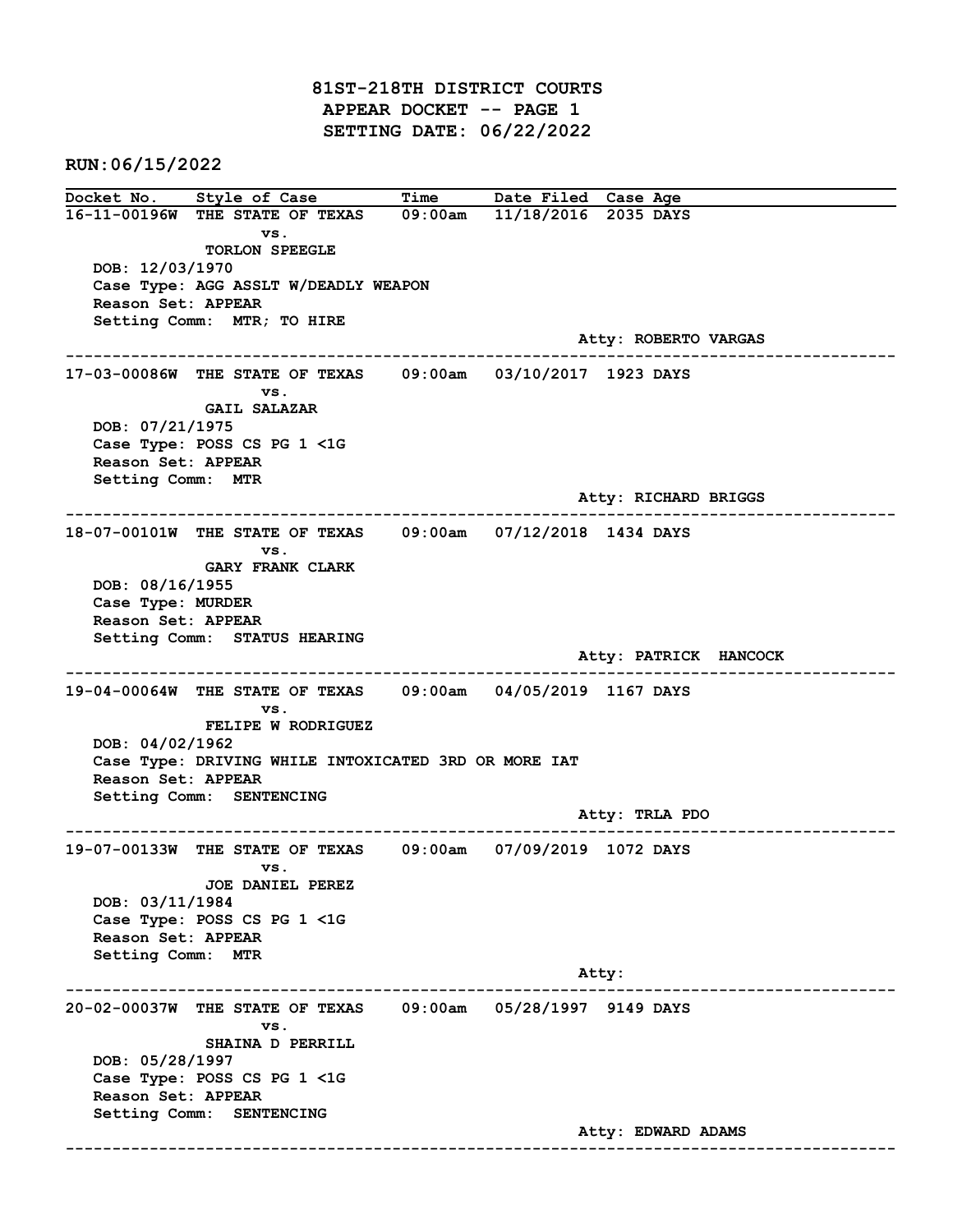81ST-218TH DISTRICT COURTS APPEAR DOCKET -- PAGE 2 SETTING DATE: 06/22/2022

RUN:06/15/2022

Docket No. Style of Case Time Date Filed Case Age 20-02-00041W THE STATE OF TEXAS 09:00am 02/07/2020 859 DAYS vs. DYLAN SOLIS DOB: 04/20/1999 Case Type: ASSAULT FAM/HOUSE MEM IMPEDE BREATH/CIRCULAT Reason Set: APPEAR Setting Comm: MTR and the control of the control of the control of the control of the control of the control of the control of the control of the control of the control of the control of the control of the control of the control of the cont ------------------------------------------------------------------------------------------------------------------------ 20-05-00082W THE STATE OF TEXAS 09:00am 05/08/2020 768 DAYS vs. AMMIE LEROY BAKER DOB: 07/11/1978 Case Type: EXPLOITATION OF CHILD/ELDERLY/DISABLED Reason Set: APPEAR Setting Comm: ARR and the control of the control of the control of the control of the control of the control of the control of the control of the control of the control of the control of the control of the control of the control of the cont ------------------------------------------------------------------------------------------------------------------------ 20-05-00093W THE STATE OF TEXAS 09:00am 05/08/2020 768 DAYS vs. JOSHUA ESQUIVEL DOB: 02/27/1991 Case Type: AGG ASSAULT W/DEADLY WEAPON Reason Set: APPEAR Setting Comm: TO PLEA Atty: JENNIFER TAPIA ------------------------------------------------------------------------------------------------------------------------ 20-05-00133W THE STATE OF TEXAS 09:00am 05/08/2020 768 DAYS vs. JEREMY MICHAEL SAUNDERS DOB: 06/24/1976 Case Type: CREDIT CARD OR DEBIT CARD ABUSE Reason Set: APPEAR Setting Comm: B/W KENDALL Atty: STEPHEN BARRERA ------------------------------------------------------------------------------------------------------------------------ 20-05-00134W THE STATE OF TEXAS 09:00am 05/08/2020 768 DAYS vs. JEREMY MICHAEL SAUNDERS DOB: 06/24/1976 Case Type: CREDIT CARD OR DEBIT CARD ABUSE Reason Set: APPEAR Setting Comm: B/W KENDALL Atty: STEPHEN BARRERA ------------------------------------------------------------------------------------------------------------------------ 20-08-00158W THE STATE OF TEXAS 09:00am 08/14/2020 670 DAYS vs. TYLER WAYNE BAUER DOB: 01/16/1994 Case Type: POSS CS PG 1 <1G ANALOGUE Reason Set: APPEAR Setting Comm: MTR Atty: NICOLETTE SAENZ ------------------------------------------------------------------------------------------------------------------------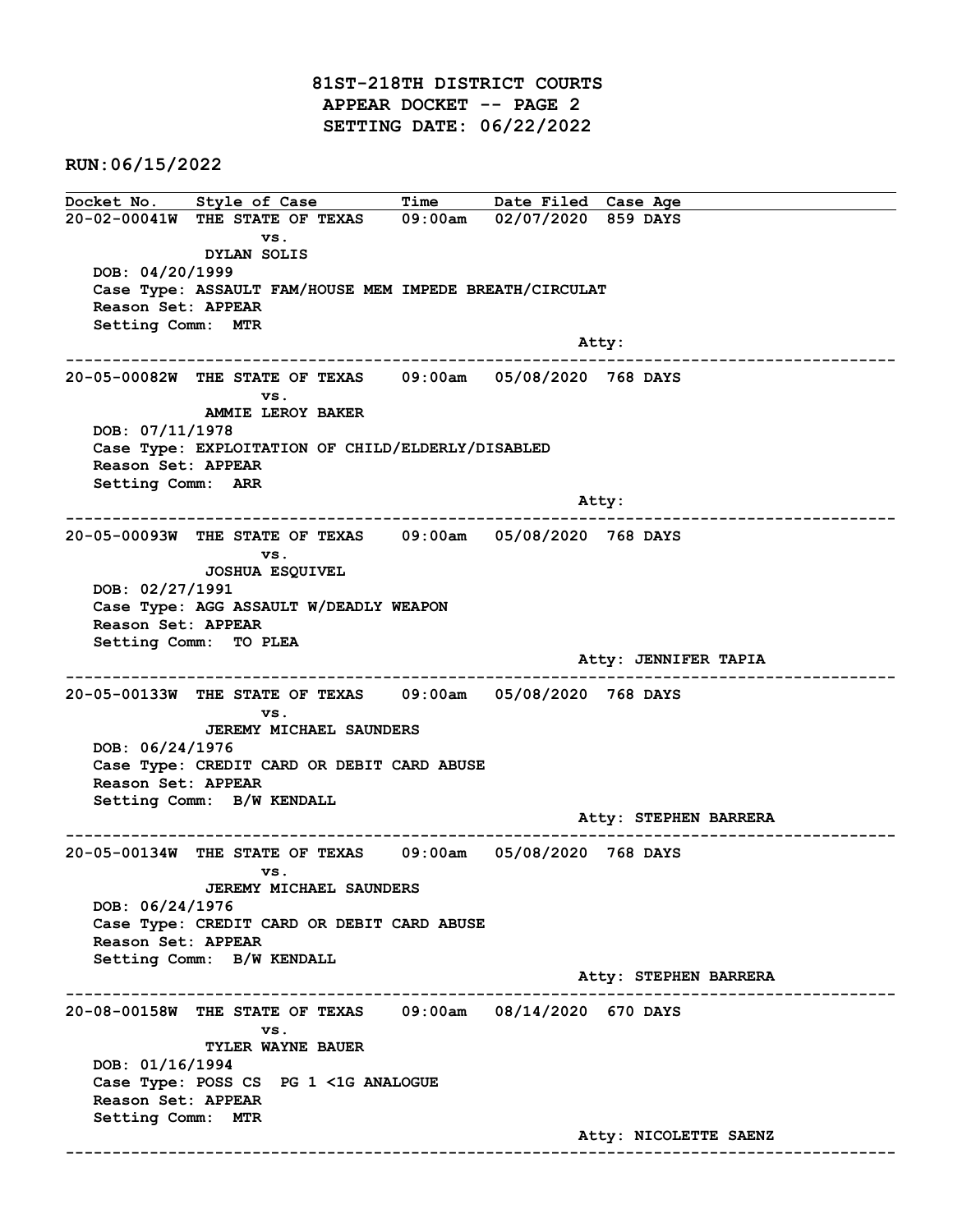81ST-218TH DISTRICT COURTS APPEAR DOCKET -- PAGE 3 SETTING DATE: 06/22/2022

RUN:06/15/2022

Docket No. Style of Case Time Date Filed Case Age 20-08-00215W THE STATE OF TEXAS 09:00am 08/14/2020 670 DAYS vs. NICHOLAS AARON PUENTE DOB: 12/12/1984 Case Type: POSS CS PG 1 <1G ANALOGUE Reason Set: APPEAR Setting Comm: MTR Atty: RICHARD BRIGGS ------------------------------------------------------------------------------------------------------------------------ 20-11-00309W THE STATE OF TEXAS 09:00am 11/06/2020 586 DAYS vs. JENNIFER LEE SUTTER DOB: 07/12/1975 Case Type: BURGLARY OF BUILDING Reason Set: APPEAR Setting Comm: ARR; CLK'S LTR Atty: ROBERT GIER ------------------------------------------------------------------------------------------------------------------------ 21-01-00029W THE STATE OF TEXAS 09:00am 01/28/2021 503 DAYS vs. MATTHEW ALLEN DOB: 02/17/1988 Case Type: THEFT PROP >=\$2,500<\$30K Reason Set: APPEAR Setting Comm: NEEDS DATES B/W BEXAR Atty: MATT STOLHANDSKE ------------------------------------------------------------------------------------------------------------------------ 21-04-00078W THE STATE OF TEXAS 09:00am 04/16/2021 425 DAYS vs. REYNALDO MEJIA DOB: 09/05/1984 Case Type: BURGLARY OF BUILDING Reason Set: APPEAR Setting Comm: ARR; B/W TDC example of the contract of the contract of the contract of the contract of the contract of the contract of the contract of the contract of the contract of the contract of the contract of the contract of the contract of the ------------------------------------------------------------------------------------------------------------------------ 21-05-00101W THE STATE OF TEXAS 09:00am 05/14/2021 397 DAYS vs. ERIKA SANCHEZ DOB: 05/10/1994 Case Type: UNAUTH USE OF MOTOR VEHICLE Reason Set: APPEAR Setting Comm: NEEDS DATES Atty: TRLA PDO ------------------------------------------------------------------------------------------------------------------------ 21-10-00213W THE STATE OF TEXAS 09:00am 10/01/2021 257 DAYS vs. JARED JAMES SEMLINGER DOB: 05/30/1989 Case Type: ASSAULT FAMILY/HOUSEHOLD MEMBER PREV CONV IAT Reason Set: APPEAR Setting Comm: BOND REDUCTION, PT 6/29, JDC 7/12, JT 8/8 Atty: JENNIFER TAPIA ------------------------------------------------------------------------------------------------------------------------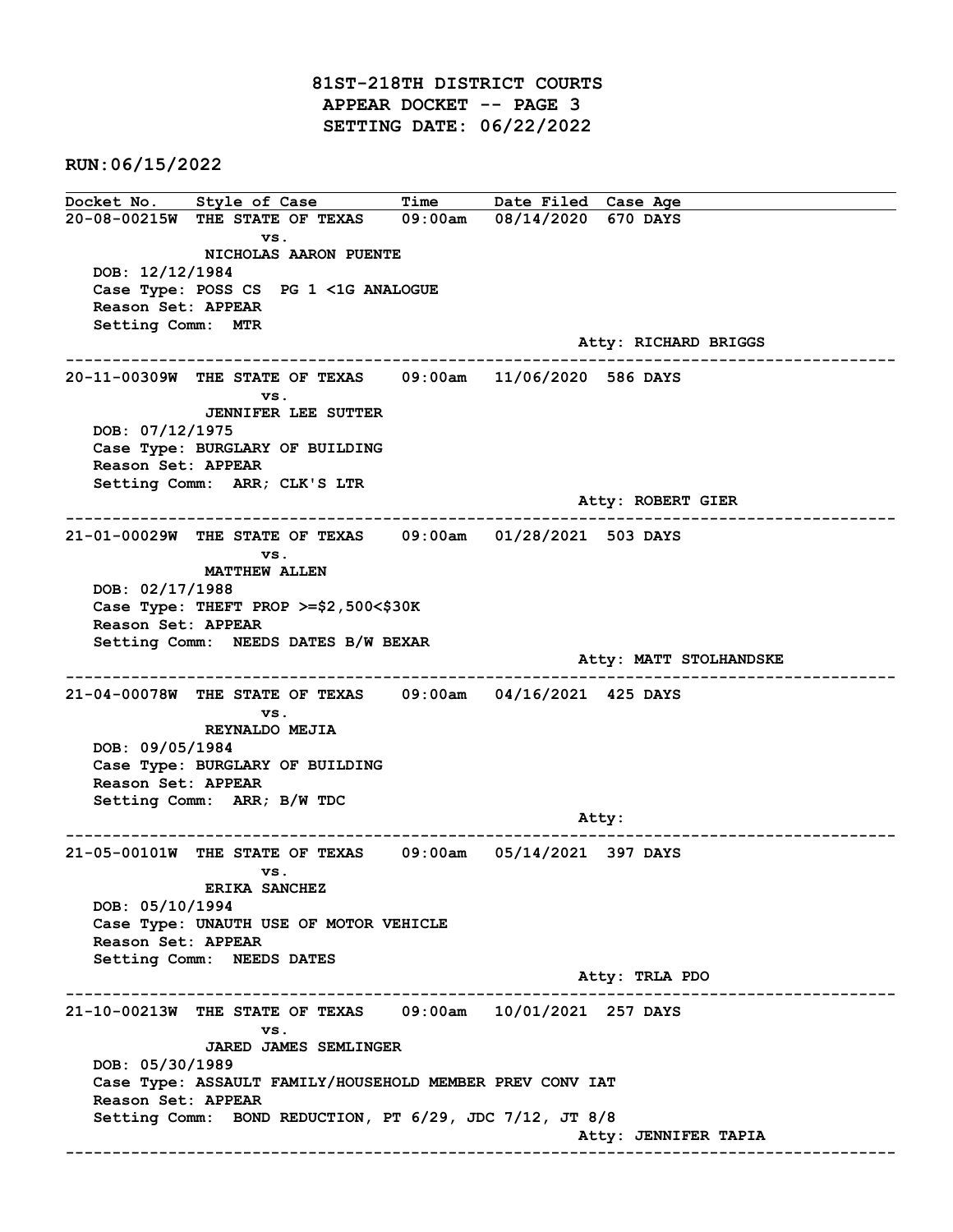81ST-218TH DISTRICT COURTS APPEAR DOCKET -- PAGE 4 SETTING DATE: 06/22/2022

RUN:06/15/2022

Docket No. Style of Case Time Date Filed Case Age 21-11-00218W THE STATE OF TEXAS 09:00am 11/12/2021 215 DAYS vs. NICHOLAS R. BOSELL-MAPLE DOB: 12/13/1994 Case Type: MAN DEL CS PG 1 >=1G<4G Reason Set: APPEAR Setting Comm: MOT TO SET ASIDE BOND Atty: ADRIAN PEREZ ------------------------------------------------------------------------------------------------------------------------ 21-11-00222W THE STATE OF TEXAS 09:00am 11/12/2021 215 DAYS vs. CRISSIE ANN LEBLEU DOB: 03/23/1982 Case Type: POSS CS PG 1 <1G Reason Set: APPEAR Setting Comm: ARR and the control of the control of the control of the control of the control of the control of the control of the control of the control of the control of the control of the control of the control of the control of the cont ------------------------------------------------------------------------------------------------------------------------ 21-11-00258W THE STATE OF TEXAS 09:00am 11/15/2021 212 DAYS vs. AUTUMN L. WELLMAN DOB: 11/02/1984 Case Type: POSS CS PG 1 >=4G<200G Reason Set: APPEAR Setting Comm: MON COMM Atty: TRLA PDO ------------------------------------------------------------------------------------------------------------------------ 22-01-00015W THE STATE OF TEXAS 09:00am 01/19/2022 147 DAYS vs. MATTHEW EDWIN ANTHONY DOB: 11/29/1980 Case Type: POSS CS PG 1 >=4G<200G Reason Set: APPEAR Setting Comm: ARR; B/W BEXAR Atty: TRLA PDO ------------------------------------------------------------------------------------------------------------------------ 22-01-00018W THE STATE OF TEXAS 09:00am 01/19/2022 147 DAYS vs. NICHOLAS R. BOSELL-MAPLE DOB: 12/13/1994 Case Type: MAN DEL CS PG 1 >=1G<4G Reason Set: APPEAR Setting Comm: MOTION TO SET ASIDE BOND Atty: ADRIAN PEREZ ------------------------------------------------------------------------------------------------------------------------ 22-01-00019W THE STATE OF TEXAS 09:00am 01/19/2022 147 DAYS vs. PAUL ISRAEL CASTENEDA DOB: 01/20/1971 Case Type: POSS CS PG 1 >=1G<4G Reason Set: APPEAR Setting Comm: ARR; CLKS LTR Atty: TRLA PDO ------------------------------------------------------------------------------------------------------------------------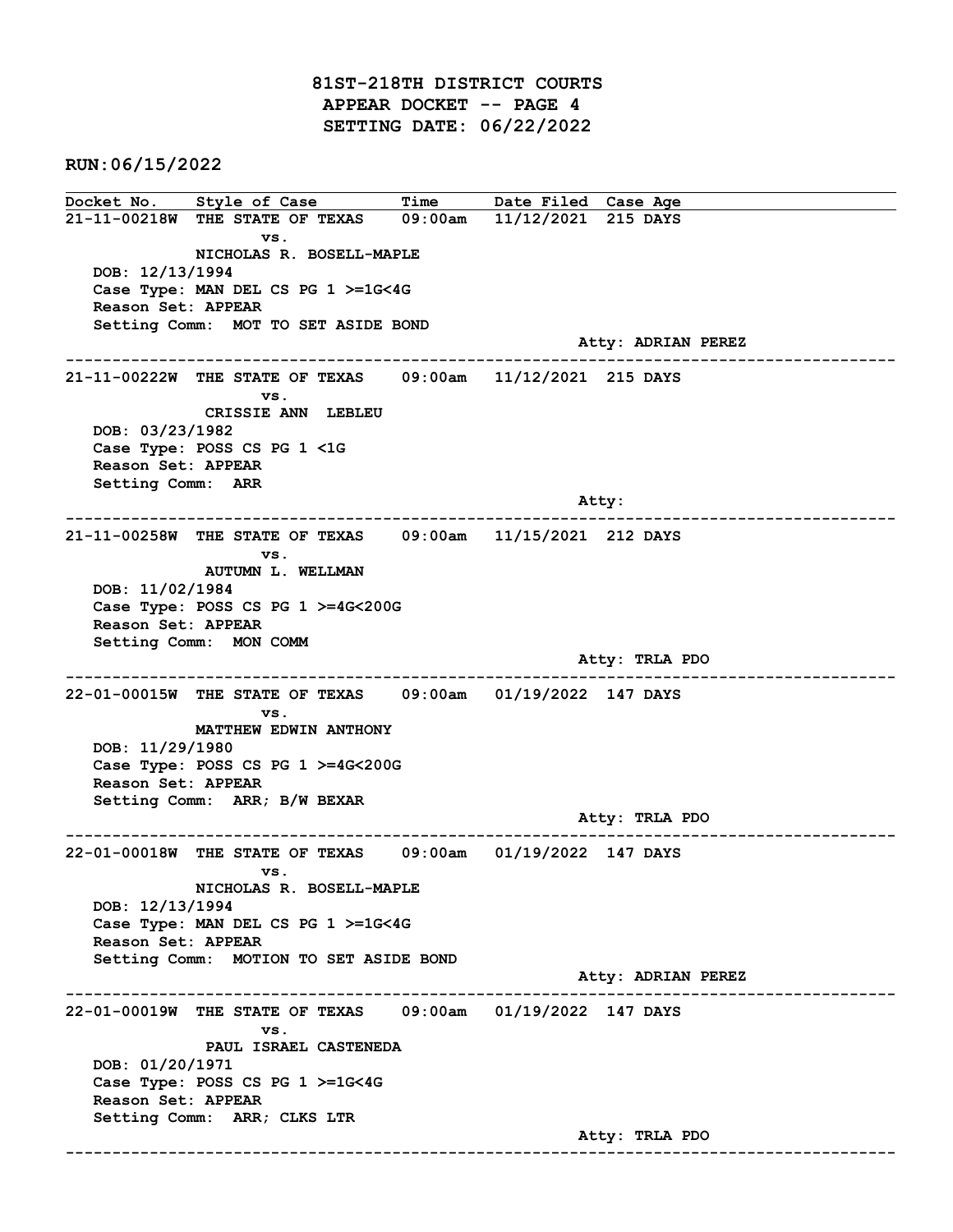81ST-218TH DISTRICT COURTS APPEAR DOCKET -- PAGE 5 SETTING DATE: 06/22/2022

RUN:06/15/2022

Docket No. Style of Case Time Date Filed Case Age 22-05-00093W THE STATE OF TEXAS 09:00am 05/13/2022 33 DAYS vs. LAURA N. CHANDLER DOB: 05/05/1994 Case Type: POSS CS PG 1 <1G Reason Set: APPEAR Setting Comm: TO HIRE/ARR Atty: VALERIE HEDLUND ------------------------------------------------------------------------------------------------------------------------ 22-05-00105W THE STATE OF TEXAS 09:00am 05/13/2022 33 DAYS vs. JERRY A. MELTON DOB: 01/09/1971 Case Type: MAN DEL CS PG 1 >=200G <400G Reason Set: APPEAR Setting Comm: ARR; CLKS LTR and the control of the control of the control of the control of the control of the control of the control of the control of the control of the control of the control of the control of the control of the control of the cont ------------------------------------------------------------------------------------------------------------------------ 22-05-00107W THE STATE OF TEXAS 09:00am 05/13/2022 33 DAYS vs. MATTHEW B. MORENO DOB: 02/08/1989 Case Type: UNAUTH USE OF MOTOR VEHICLE Reason Set: APPEAR Setting Comm: ARR; RECALLED NISI and the control of the control of the control of the control of the control of the control of the control of the control of the control of the control of the control of the control of the control of the control of the cont ------------------------------------------------------------------------------------------------------------------------ 22-05-00111W THE STATE OF TEXAS 09:00am 05/13/2022 33 DAYS vs. RICARDO M. SANCHEZ DOB: 10/16/1993 Case Type: MAN DEL CS PG 1 >=1G<4G Reason Set: APPEAR Setting Comm: ARR Atty: TRLA PDO ------------------------------------------------------------------------------------------------------------------------ 22-05-00112W THE STATE OF TEXAS 09:00am 05/13/2022 33 DAYS vs. RICARDO M. SANCHEZ DOB: 10/16/1993 Case Type: MAN DEL CS PG 1 >=1G<4G Reason Set: APPEAR Setting Comm: ARR Atty: TRLA PDO ------------------------------------------------------------------------------------------------------------------------ 22-05-00114W THE STATE OF TEXAS 09:00am 05/13/2022 33 DAYS vs. JOHN GABRIEL CHAMPION DOB: 08/13/1996 Case Type: AGG ASSLT W/DEADLY WEAPON Reason Set: APPEAR Setting Comm: ARR Atty: TRLA PDO ------------------------------------------------------------------------------------------------------------------------